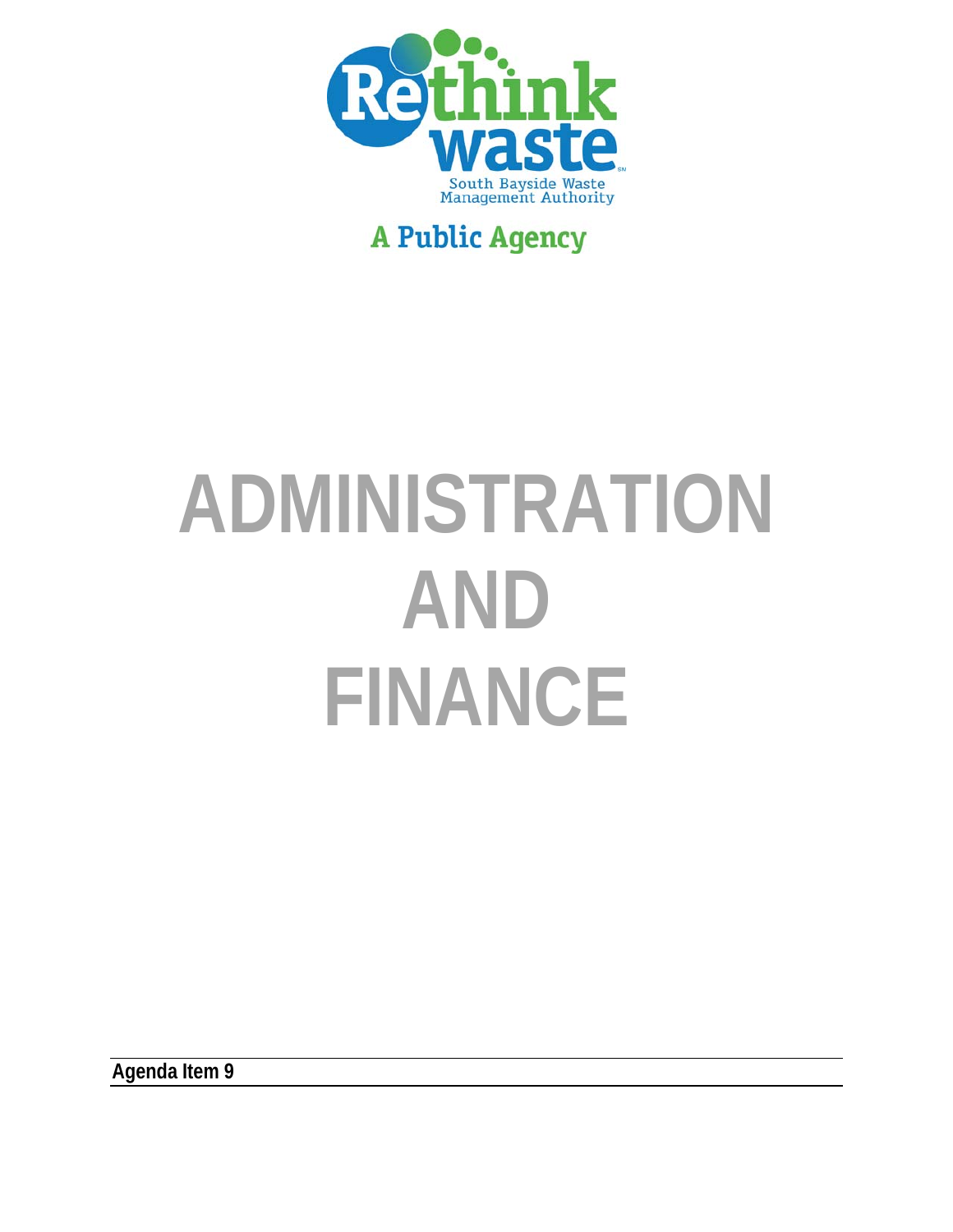

## **STAFF REPORT**

**To: SBWMA Board Members From: Joe La Mariana, Executive Director Date: February 23, 2017 Board of Directors Meeting Subject: Resolution Approving Change Order number 1 to the Contract with HF&H Consulting for Financial Review Support and Negotiation Services to support Franchise Agreement Extensions with Recology San Mateo County** 

## **Recommendation**

It is recommended that the SBWMA Board of Directors approve Resolution No. 2017- 11 attached hereto authorizing the Executive Director to Execute Change Order Number 1 to the Contract with HF&H Consulting (HFH) for Financial Review Support and Negotiation Services to support Franchise Agreement Extensions Negotiations Process, for the additional not to exceed amount of \$76,588 as described in **Exhibit A.**

#### **Summary**

At the November 17, 2016 Board of Directors meeting the Board approved a contract for \$138,126 with HFH for the financial review support and negotiation services to support Franchise Agreement extensions negotiations process. The additional work of the Finance Committee Review, the 12 Member Agency Council Meetings, and a City Manager meeting in May, and the possibility of providing technical support at a 3rd Board meeting (June) were not included in the original RFQ, and, therefore, were not considered in the original proposal by HFH. HFH has submitted a proposal for this additional work at the cost of \$51,298. There is an additional \$25,290 in the proposed scope of work to analyze, and help to resolve issues related to the Model Agreement that are of concern to a Member Agency and/or groups of Member Agencies that share a common concern (e.g., abandoned waste, illegal dumping, mixed use complexes, cost attribution for residential, commercial and other franchise services. This additional work is subject to FAX committee recommendation to proceed up to the limits of the budget. With the approval of change order number one total contract amount is \$214,714

## **Analysis**

HFH Consultants was recommended for this project based on their extensive multi-jurisdictional experience, and their highly structured and quantitative approach. Their expertise in the negotiations process and the financial review process will be critical as the Model Franchise Agreement is presented to the Finance Committee, TAC Committee, Board, and then Member Agency's City Councils and Boards.

#### **Fiscal Impact**

The adopted FY16/17 budget has \$100,000 reserved for contract negotiations and \$70,000 in Financial Consulting, as well as \$50,000 in Rate Review for this work.

*Attachments:*  **Resolution 2017-11**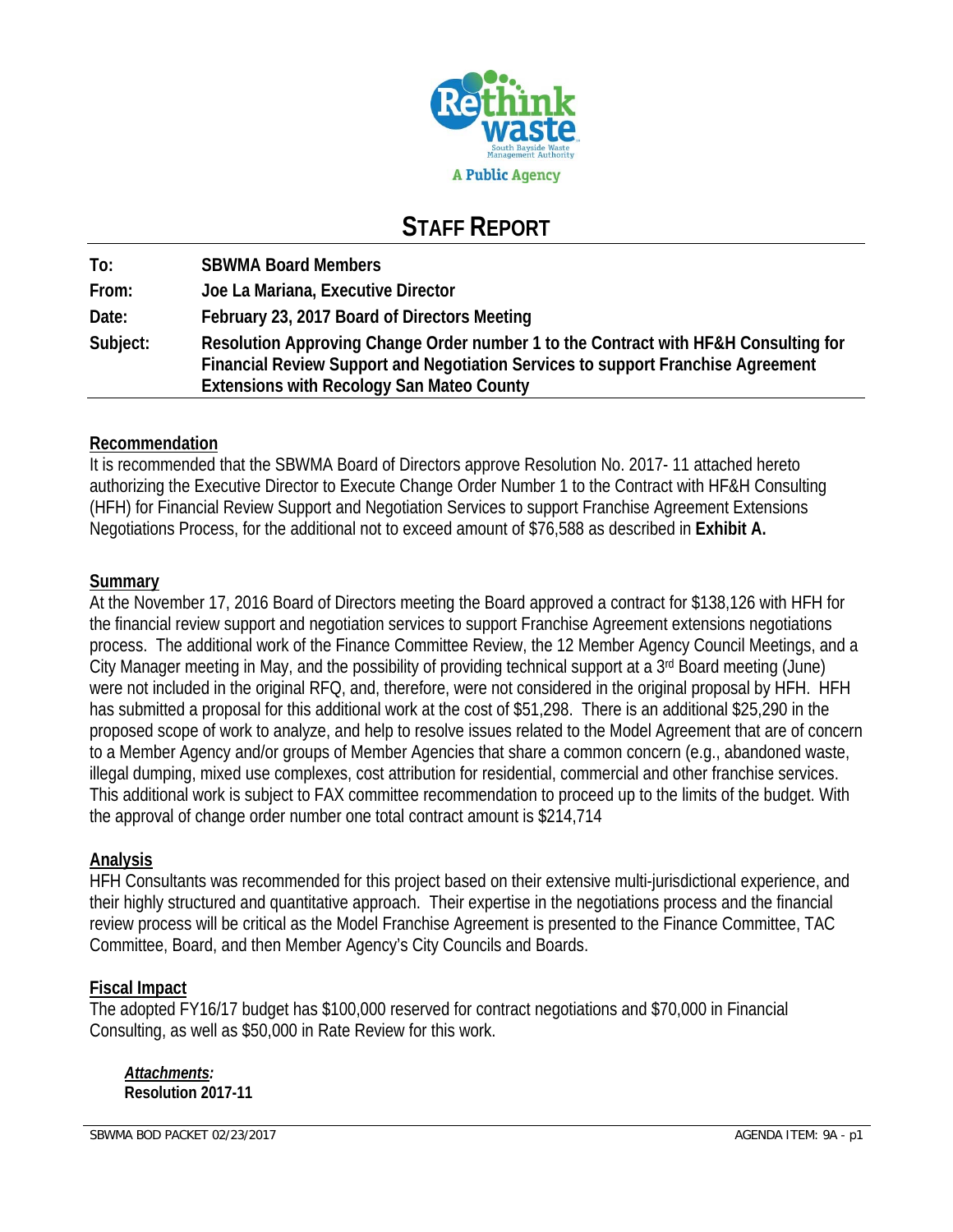**Exhibit A** - HF&H Proposed budget for the additional scope of work **Attachment A** –Resolution 2016-44Approving Contract with HF&H Consulting for \$138,126 that was approved by the SBWMA Board of Directors on November 17, 2016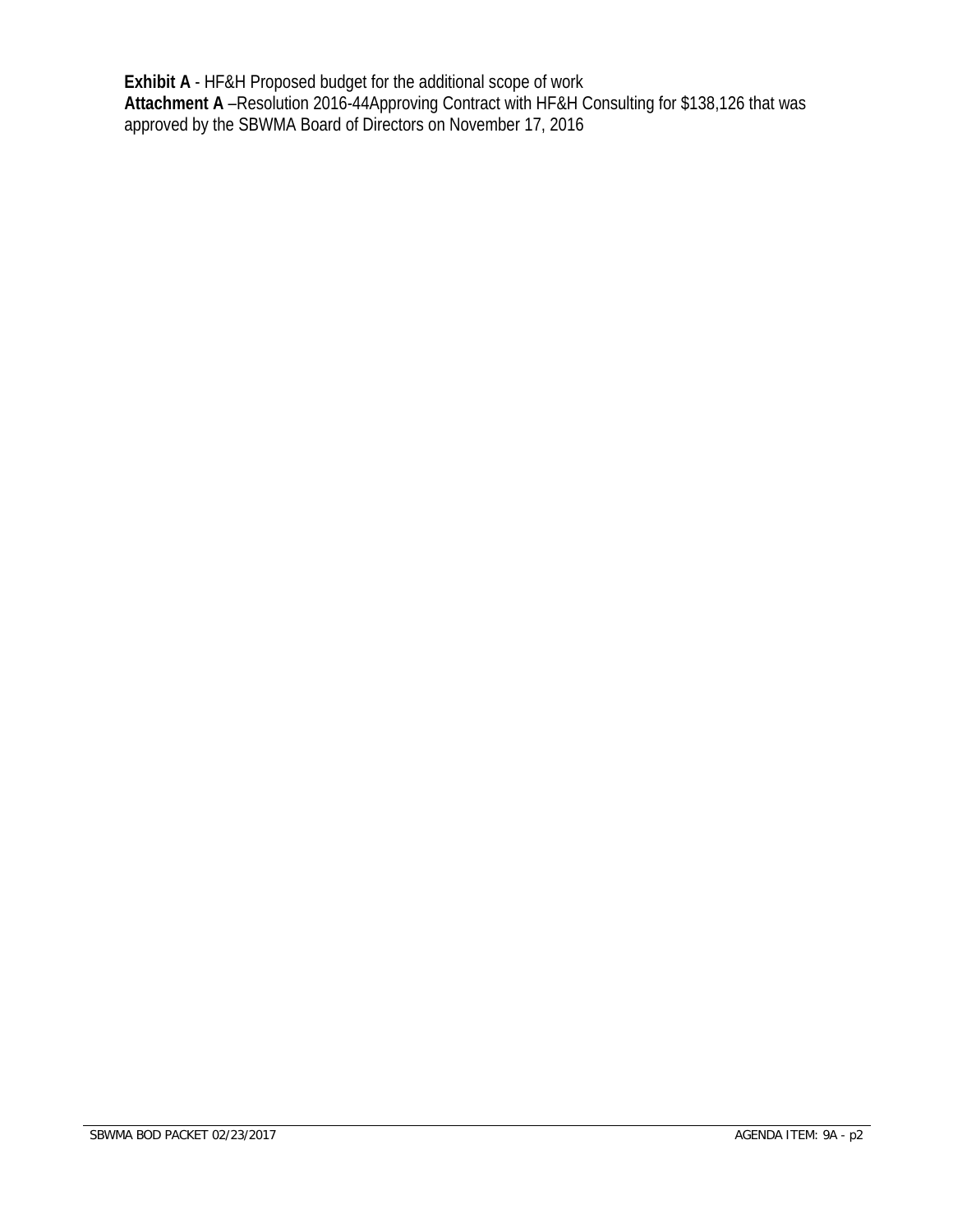

## **RESOLUTION NO. 2017- 11**

## **RESOLUTION OF THE SOUTH BAYSIDE WASTE MANAGEMENT AUTHORITY BOARD OF DIRECTORS AUTHORIZING THE EXECUTIVE DIRECTOR TO EXECUTE CHANGE ORDER NUMBER 1 TO THE HF&H CONSULTING CONTRACT FOR FINANCIAL REVIEW SUPPORT AND NEGOTIATION SERVICES TO SUPPORT FRANCHISE AGREEMENT EXTENSIONS WITH RECOLOGY SAN MATEO COUNTY IN A NOT TO EXCEED AMOUNT OF \$76,588**

**WHEREAS**, The SBWMA Board of Directors approved a contract with HF&H Consultants on November 17, 2016 for a not to exceed amount of \$138,126.

**AND WHEREAS,** The original contact did not include a scope for additional analysis, presentations and meeting participation that HF&H is being requested to prepare for and participate in.

**AND WHEREAS**, that additional requested work is proposed at a cost of \$76,588

**NOW, THEREFORE BE IT RESOLVED** that the South Bayside Waste Management Authority hereby authorizes the Executive Director to execute Change Order Number 1 with HF&H Consultants for Financial Review Support and Negotiation Services to support Franchise Agreement Extensions Negotiations Process, for the additional not to exceed amount of \$76,588 and a total contract not to exceed amount of \$214,714.

 **PASSED AND ADOPTED** by the Board of Directors of the South Bayside Waste Management Authority, County of San Mateo, State of California on the 23<sup>rd</sup> day of February, 2017, by the following vote:

| Agency             | Yes | No | Abstain | Absent | Agency                 | Yes | No | Abstain | Absent |
|--------------------|-----|----|---------|--------|------------------------|-----|----|---------|--------|
| Atherton           |     |    |         |        | Menlo Park             |     |    |         |        |
| Belmont            |     |    |         |        | Redwood City           |     |    |         |        |
| Burlingame         |     |    |         |        | San Carlos             |     |    |         |        |
| East Palo Alto     |     |    |         |        | San Mateo              |     |    |         |        |
| <b>Foster City</b> |     |    |         |        | County of San Mateo    |     |    |         |        |
| Hillsborough       |     |    |         |        | West Bay Sanitary Dist |     |    |         |        |

 I HEREBY CERTIFY that the foregoing Resolution No. 2017-11 was duly and regularly adopted at a regular meeting of the South Bayside Waste Management Authority on February 23, 2017.

 $\overline{\phantom{a}}$  , and the contract of the contract of the contract of the contract of the contract of the contract of the contract of the contract of the contract of the contract of the contract of the contract of the contrac ATTEST: Bob Grassilli, Chairperson of SBWMA

\_\_\_\_\_\_\_\_\_\_\_\_\_\_\_\_\_\_\_\_\_\_\_\_\_\_\_\_\_\_\_\_\_ Cyndi Urman, Board Secretary

SBWMA BOD PACKET 02/23/2017 **AGENDA ITEM: 9A - p3**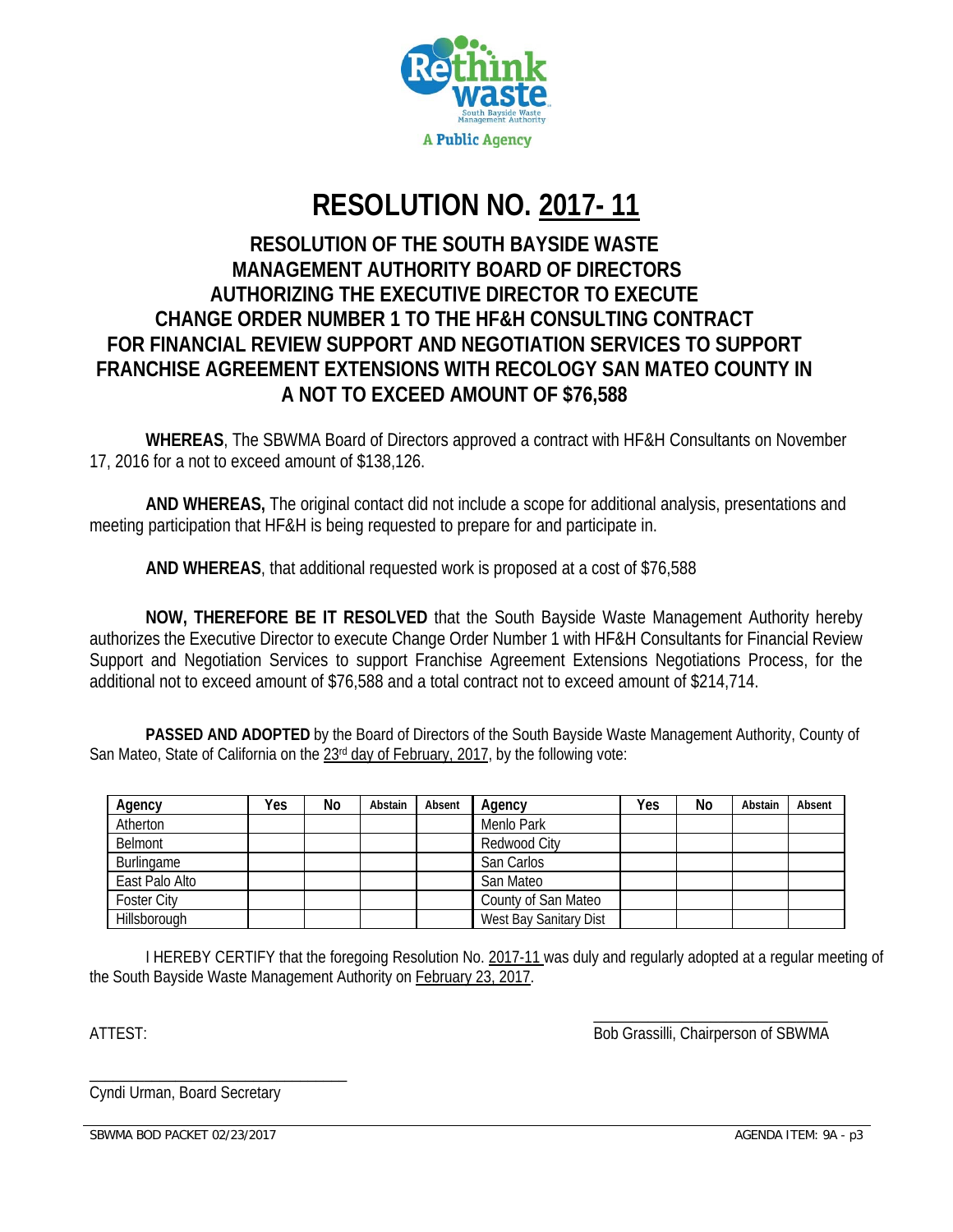#### **South Bayside Waste Management Authority ‐ Rethinkwaste Board of Directors, Finance Committee, and Member Agency Meetings**

**Fee Estimate**

|                |                                                                                                         | D. Hilton<br><u>ئە</u><br>\$275 | T. Swanborn<br>\$240 | M. Sheehan<br>\$145 | Collins<br>ங்<br>\$140 | Administrative<br>\$110 | <b>Total</b><br><b>Hours</b> | Proposed<br>Cost | <b>Meetings</b>                                                                                                                                                               | <b>Work Products</b>                                                                                   |
|----------------|---------------------------------------------------------------------------------------------------------|---------------------------------|----------------------|---------------------|------------------------|-------------------------|------------------------------|------------------|-------------------------------------------------------------------------------------------------------------------------------------------------------------------------------|--------------------------------------------------------------------------------------------------------|
| Task 1         | <b>Additonal Board Meeting</b>                                                                          |                                 |                      |                     |                        |                         |                              |                  |                                                                                                                                                                               |                                                                                                        |
| 1a             | Travel to and presentation at One Additional Board of Director's<br>Meeting (June)                      | $\overline{7}$                  | 8                    | $\overline{2}$      | $\Omega$               | 0                       | 17                           | \$4,135          | 1 meeting                                                                                                                                                                     | Includes pre-meeting prep, travel<br>hours (50%), mtg attendance, and<br>follow-up.                    |
|                | Task 1                                                                                                  | $\overline{7}$                  | 8                    | $\overline{2}$      | $\mathbf{0}$           | $\mathbf 0$             | 17                           | \$4,135          |                                                                                                                                                                               |                                                                                                        |
| Task 2         | <b>Finance Committee Meeting</b>                                                                        |                                 |                      |                     |                        |                         |                              |                  |                                                                                                                                                                               |                                                                                                        |
| 2a             | One discussion with SBWMA staff regarding presentation                                                  | $\mathbf{1}$                    | $\mathbf{1}$         | 1                   | 0                      | $\mathsf 0$             | 3                            | \$660            | Telephone conference                                                                                                                                                          |                                                                                                        |
| 2 <sub>b</sub> | Preparation of one draft Finance Committee presentation                                                 | 6                               | $\overline{4}$       | $\overline{2}$      | $\mathsf 0$            | $\mathbf{1}$            | 13                           | \$3,010          |                                                                                                                                                                               | High level brief PwrPnt<br>presentation (draft)                                                        |
| 2c             | One review of Finance Committee presentation with SBWMA<br>staff and one reivsion to draft presentation | 3                               | $\mathbf 0$          | $\mathbf 0$         | $\mathbf 0$            | 0.5                     | 3.5                          | \$880            | Telephone conference                                                                                                                                                          | High level brief PwrPnt<br>presentation (final)                                                        |
| 2d             | Travel to and presentation at One Finance Committee Meeting                                             | 6                               | $\mathbf 0$          | 6                   | $\Omega$               | $\mathsf 0$             | 12                           | \$2,520          | 1 meeting                                                                                                                                                                     | Includes pre-meeting prep, travel<br>hours (100%), mtg attendance, but<br>no follow-up.                |
|                | Task 2                                                                                                  | 16                              | 5                    | 9                   | $\Omega$               | 1.5                     | 31.5                         | \$7,070          |                                                                                                                                                                               |                                                                                                        |
| Task 3         | <b>Member Agency Meetings</b>                                                                           |                                 |                      |                     |                        |                         |                              |                  |                                                                                                                                                                               |                                                                                                        |
| 3a             | One discussion with SBWMA staff regarding presentation                                                  | $\overline{2}$                  | $\overline{2}$       | $\mathbf 0$         | $\Omega$               | 0                       | $\overline{4}$               | \$1,030          | Telephone conference                                                                                                                                                          |                                                                                                        |
| 3b             | Preparation of one draft Member Agency presentation                                                     | 8                               | 16                   | 8                   | $\mathsf 0$            | 4                       | 36                           | \$7,640          |                                                                                                                                                                               | Summary PwrPnt presentation<br>(draft)                                                                 |
| 3c             | One review of Member Agency presentation with SBWMA staff<br>and one revision to draft presentation     | $\overline{4}$                  | 8                    | $\overline{4}$      | 0                      | $\overline{2}$          | 18                           | \$3,820          | Telephone conference                                                                                                                                                          | Summary PwrPnt presentation<br>(final)                                                                 |
| 3d             | Travel to and meetings with Member Agencies and City<br><b>Managers Group</b>                           | 72                              | $\mathbf 0$          | $\mathbf 0$         | 0                      | 0                       | 72                           | \$19,800         | combined there may be some<br>net savings from reduced travel no follow-up.<br>time partially offset by time<br>between meetings. If so, we<br>will bill you a lesser amount. | 12 meetings. If meetings can be Includes pre-meeting prep, travel<br>hours (100%), mtg attendance, but |
|                | Task 3                                                                                                  | 86                              | 26                   | 12                  | O                      | 6                       | 130                          | \$32,290         |                                                                                                                                                                               |                                                                                                        |

HF&H Consultants, LLC 2/16/2017

\_\_\_\_\_\_\_\_\_\_\_\_\_\_\_\_\_\_\_\_\_\_\_\_\_\_\_\_\_\_\_\_\_\_\_\_\_\_\_\_\_\_\_\_\_\_\_\_\_\_\_\_\_\_\_\_

\_\_\_\_\_\_\_\_\_\_\_\_\_\_\_\_\_\_\_\_\_\_\_\_\_\_\_\_\_\_\_\_\_\_\_\_\_ \_\_\_\_\_\_\_\_\_\_\_\_\_\_\_\_\_\_\_\_\_\_\_\_\_\_\_\_\_\_\_\_\_\_\_\_\_\_\_\_\_\_\_\_\_\_\_\_\_\_\_\_\_\_\_\_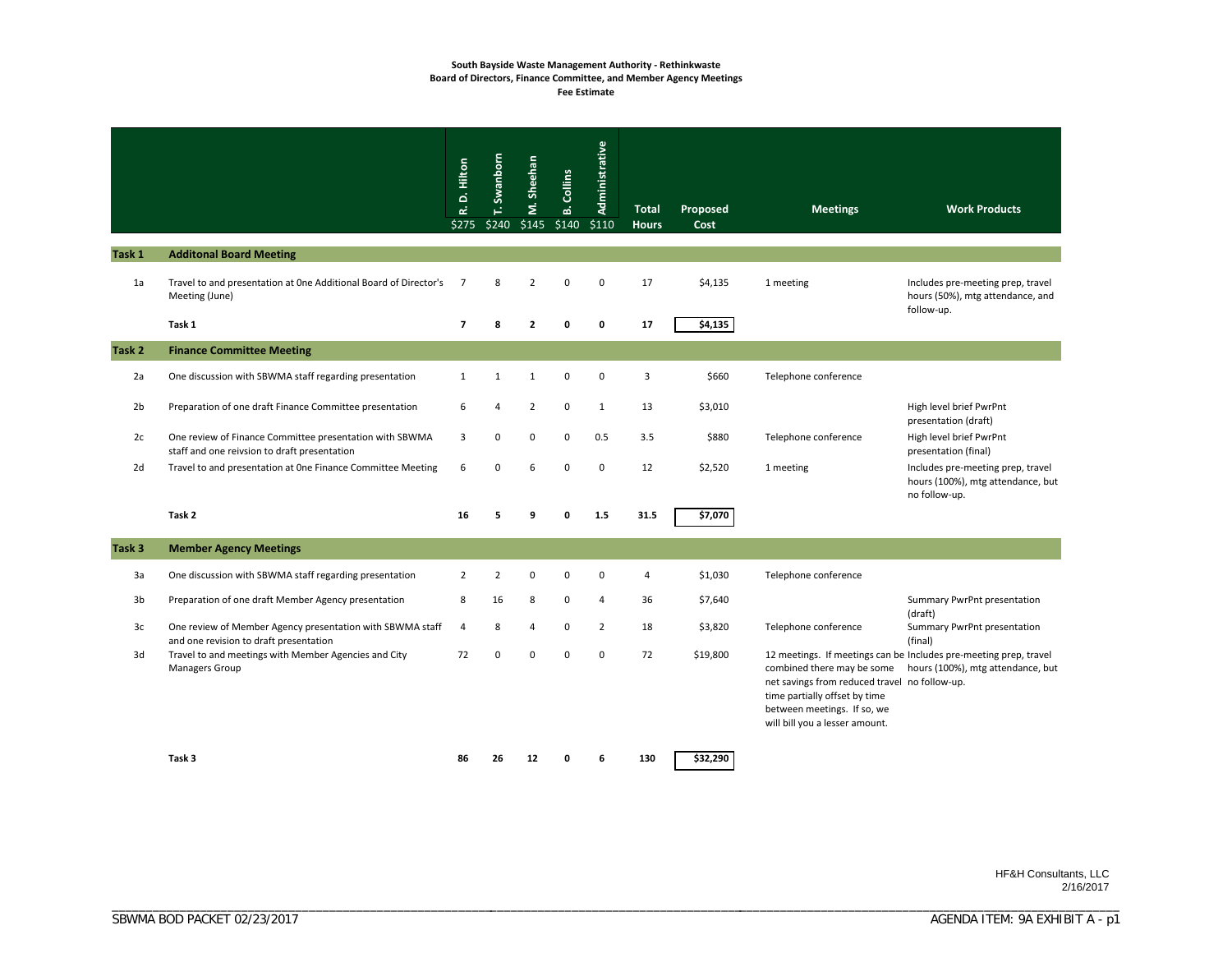#### **South Bayside Waste Management Authority ‐ Rethinkwaste Board of Directors, Finance Committee, and Member Agency Meetings**

**Fee Estimate**

|                    |                                                                                                                                                                                                                                                                                                                                           | R. D. Hilton<br>\$275 | Swanborn<br>\$240 | M. Sheehan<br>\$145 | B. Collins<br>\$140 | Administrative<br>\$110 | <b>Total</b><br><b>Hours</b> | Proposed<br>Cost  | <b>Meetings</b>                                                                                            | <b>Work Products</b>                                                                                       |
|--------------------|-------------------------------------------------------------------------------------------------------------------------------------------------------------------------------------------------------------------------------------------------------------------------------------------------------------------------------------------|-----------------------|-------------------|---------------------|---------------------|-------------------------|------------------------------|-------------------|------------------------------------------------------------------------------------------------------------|------------------------------------------------------------------------------------------------------------|
| Task 4             | <b>Member Agency (Agencies) Issue-Specific Analysis and Negotiation</b>                                                                                                                                                                                                                                                                   |                       |                   |                     |                     |                         |                              |                   |                                                                                                            |                                                                                                            |
| 4a                 | Identify, analyze, and help to resolve issues related to the<br>Model Agreement that are of concern to a Member Agency<br>and/or groups of Member Agencies that share a common<br>concern (e.g., abandoned waste/illegal dumping; mixed use<br>complexes; cost attribution for residential, commercial, and<br>other franchise services). | 40                    | 20                | 50                  | 16                  | 0                       | 126                          | \$25,290          | As required, subject to FAX<br>committee authorization to<br>proceed and up to the limits of<br>the budget | As required, subject to FAX<br>committee authorization to<br>proceed and up to the limits of the<br>budget |
|                    | Task 4                                                                                                                                                                                                                                                                                                                                    | 40                    | 20                | 50                  | 16                  | 0                       | 126                          | \$25,290          |                                                                                                            |                                                                                                            |
| <b>Total Costs</b> |                                                                                                                                                                                                                                                                                                                                           |                       |                   |                     |                     |                         |                              |                   |                                                                                                            |                                                                                                            |
|                    | Labor<br><b>Out-of-Pocket Expenses</b>                                                                                                                                                                                                                                                                                                    | 149                   | 59                | 73                  | 16                  | 7.5                     | 304.5                        | \$68,785<br>\$840 | If fewer than 14 trips are<br>required a lesser amount will be<br>billed.                                  |                                                                                                            |
|                    | Contingency at 10%                                                                                                                                                                                                                                                                                                                        |                       |                   |                     |                     |                         |                              | \$6,963           |                                                                                                            |                                                                                                            |
|                    | <b>Total Budget</b>                                                                                                                                                                                                                                                                                                                       |                       |                   |                     |                     |                         |                              | \$76,588          |                                                                                                            |                                                                                                            |

HF&H Consultants, LLC 2/16/2017

\_\_\_\_\_\_\_\_\_\_\_\_\_\_\_\_\_\_\_\_\_\_\_\_\_\_\_\_\_\_\_\_\_\_\_\_\_\_\_\_\_\_\_\_\_\_\_\_\_\_\_\_\_\_\_\_